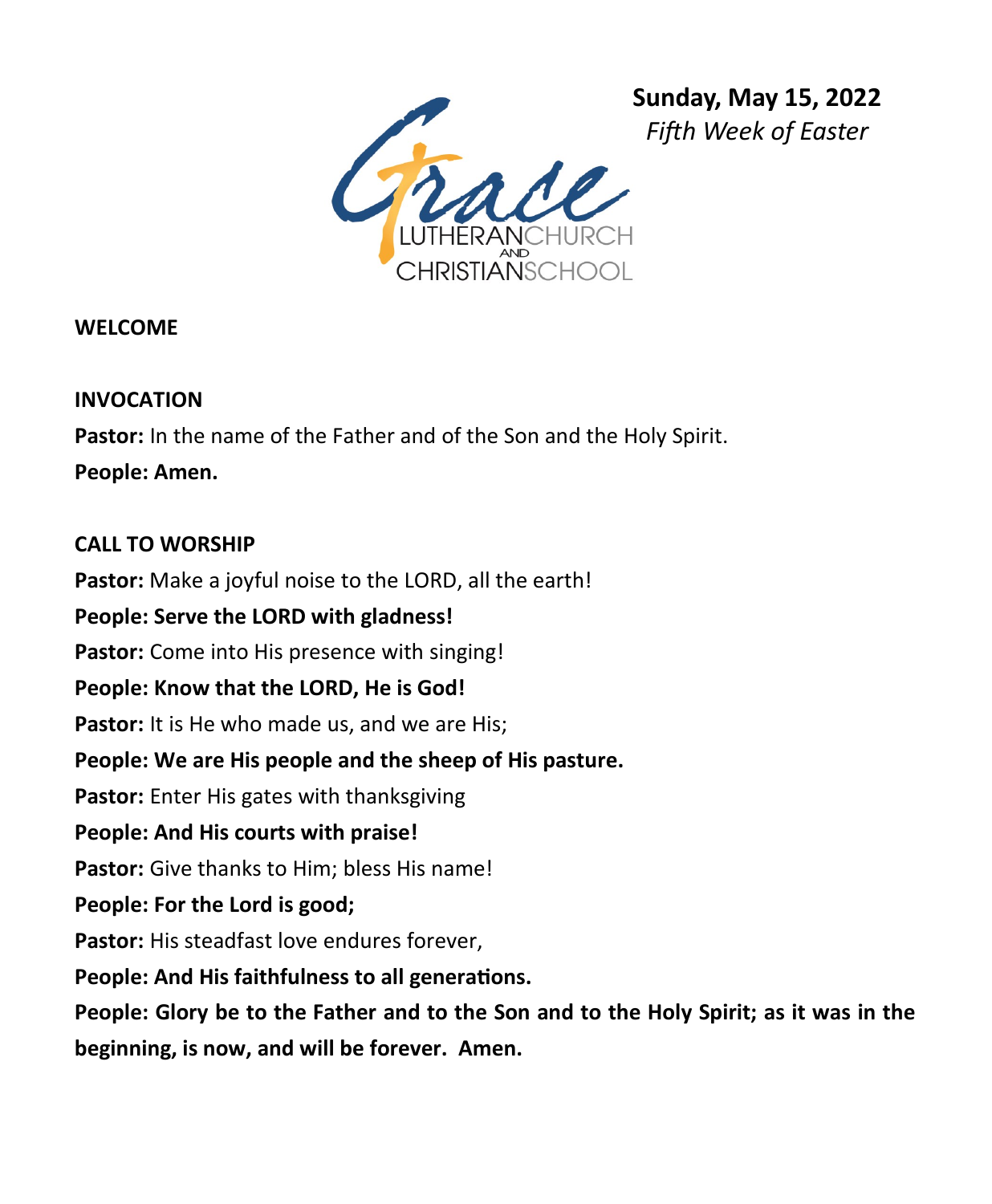## *CHRIST BE MY LEADER*

Christ be my leader by night as by day; Safe through the darkness, for He is the way. Gladly I follow, my future His care, Darkness is daylight when Jesus is there.

Christ be my teacher in age as in youth, Drifting or doubting, for He is the truth. Grant me to trust Him; though shifting as sand, Doubt cannot daunt me; in Jesus I stand.

Christ be my Saviour in calm as in strife; Death cannot hold me, for He is the Life. Nor darkness nor doubting nor sin and its stain Can touch my salvation: with Jesus I reign.

## **SCRIPTURE READING Luke 16:19-31**

 $19''$ There was a rich man who was clothed in purple and fine linen and who feasted sumptuously every day. <sup>20</sup>And at his gate was laid a poor man named Lazarus, covered with sores, <sup>21</sup>who desired to be fed with what fell from the rich man's table. Moreover, even the dogs came and licked his sores. <sup>22</sup>The poor man died and was carried by the angels to Abraham's side. The rich man also died and was buried,  $^{23}$ and in Hades, being in torment, he lifted up his eyes and saw Abraham far off and Lazarus at his side.  $^{24}$ And he called out, 'Father Abraham, have mercy on me, and send Lazarus to dip the end of his finger in water and cool my tongue, for I am in anguish in this flame.'  $^{25}$ But Abraham said, 'Child, remember that you in your lifetime received your good things, and Lazarus in like manner bad things; but now he is comforted here, and you are in anguish. <sup>26</sup>And besides all this, between us and you a great chasm has been fixed, in order that those who would pass from here to you may not be able, and none may cross from there to us.' <sup>27</sup> And he said, 'Then I beg you, father, to send him to my father's house <sup>28</sup>for I have five brothers so that he may warn them, lest they also come into this place of torment.<sup>' 29</sup> But Abraham said, 'They have Moses and the Prophets; let them hear them.' <sup>30</sup>And he said, 'No, father Abraham, but if someone goes to them from the dead, they will repent.' <sup>31</sup>He said to him, 'If they do not hear Moses and the Prophets, neither will they be convinced if someone should rise from the dead.'"

**Pastor:** This is the Word of the Lord.

**People: Thanks be to God.**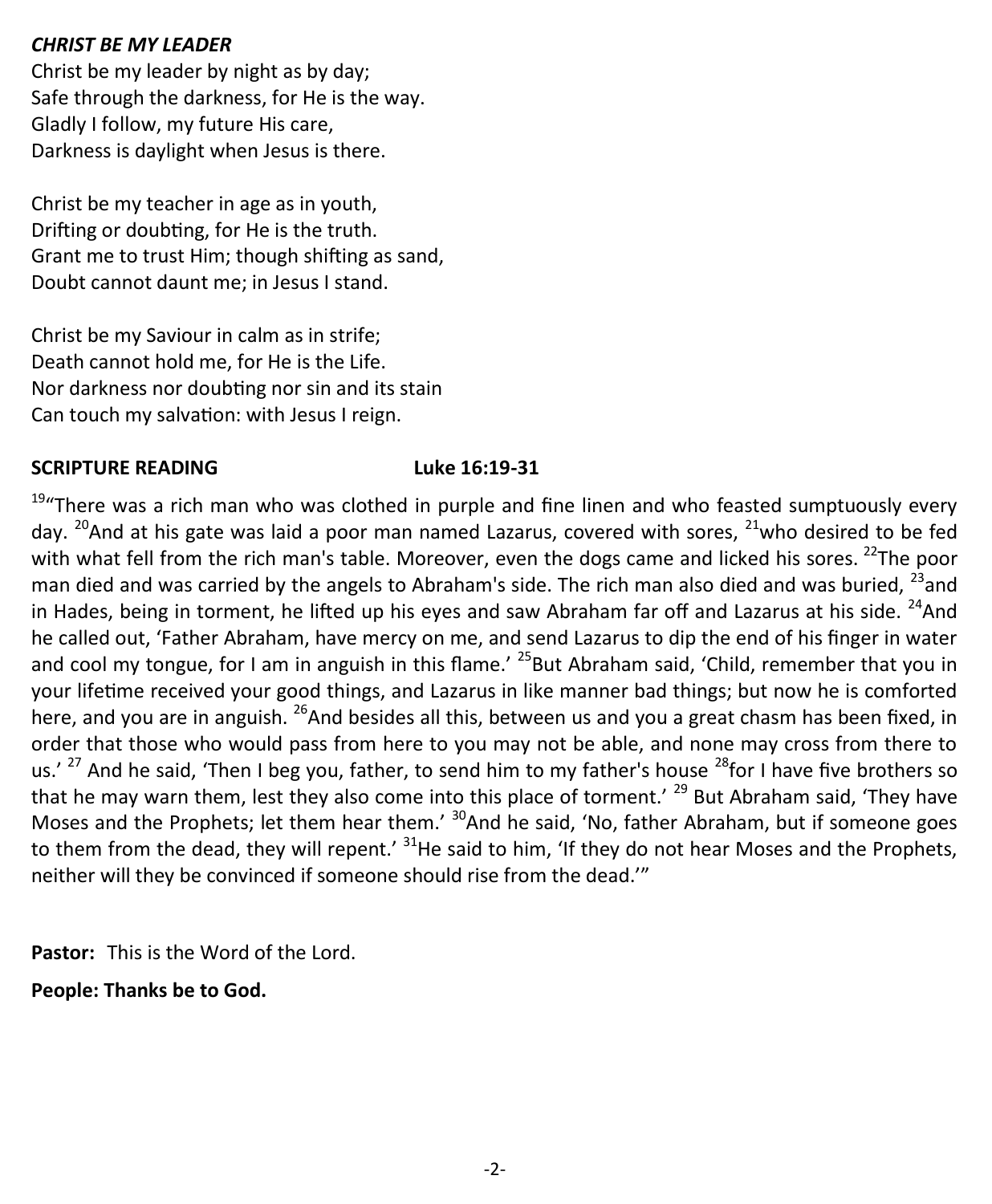## **RITE OF 1st COMMUNION**

## **Emma DuPont KJ Zabinsky**

Pastor: Beloved in the Lord, in Holy Baptism these young people were born again as God's children and received into His Church. As a further gift of His love for us, our Lord Jesus Christ has given His Church the Sacrament of the Altar and invited His children to receive this Sacrament in faith for the forgiveness of their sins. The apostle Paul reminds us, "Let a person examine himself and so eat of the bread and drink of the cup," and "as often as you eat this bread and drink the cup, you proclaim the Lord's death until He comes." These candidates have received instruction and have been examined by the pastor regarding their sin and their understanding of the Sacrament of the Altar.

*[Sharing of what they learned in First Communion Instruction.]*

P: You are about to be admitted to the Lord's Table. Holy Scripture describes the life of the Church and every baptized Christian with these words: "They devoted themselves to the apostles' teaching and fellowship, to the breaking of bread and the prayers." You are invited by our Lord to come regularly to hear His Word and receive His Sacrament. You will continue to be instructed and nurtured in the Christian faith and life. You are invited to confess your sins and receive the comfort of Holy Absolution. All this will help you live as the child of God you have been made through Holy Baptism. P: In testimony of this faith and confession, I now ask you:

P: Do you believe in God, the Father Almighty, in Jesus Christ, His only Son our Lord, and in the Holy Spirit?

## **Response: Yes, I believe.**

P: Do you believe that Jesus Christ, true God and true man, is your Lord?

## **R: Yes, I believe.**

P: Do you believe that Jesus Christ died for you and shed His blood for you on the cross for the forgiveness of all your sins?

## **R: Yes, I believe.**

P: Do you believe that Jesus rose from the dead on the third day and that He will come again in glory?

## **R: Yes, I believe.**

P: Do you believe that in the Lord's Supper He gives you His true body and blood in bread and wine?

## **R: Yes, I believe.**

P: Do you intend to receive this sacrament in unity?

## **R: Yes, with the help of God.**

P: I therefore invite you to the Lord's Supper to receive Christ's precious body and blood for the forgiveness of all your sins, in the name of the Father and of the Son and of the Holy Spirit. **Congregation: Amen.**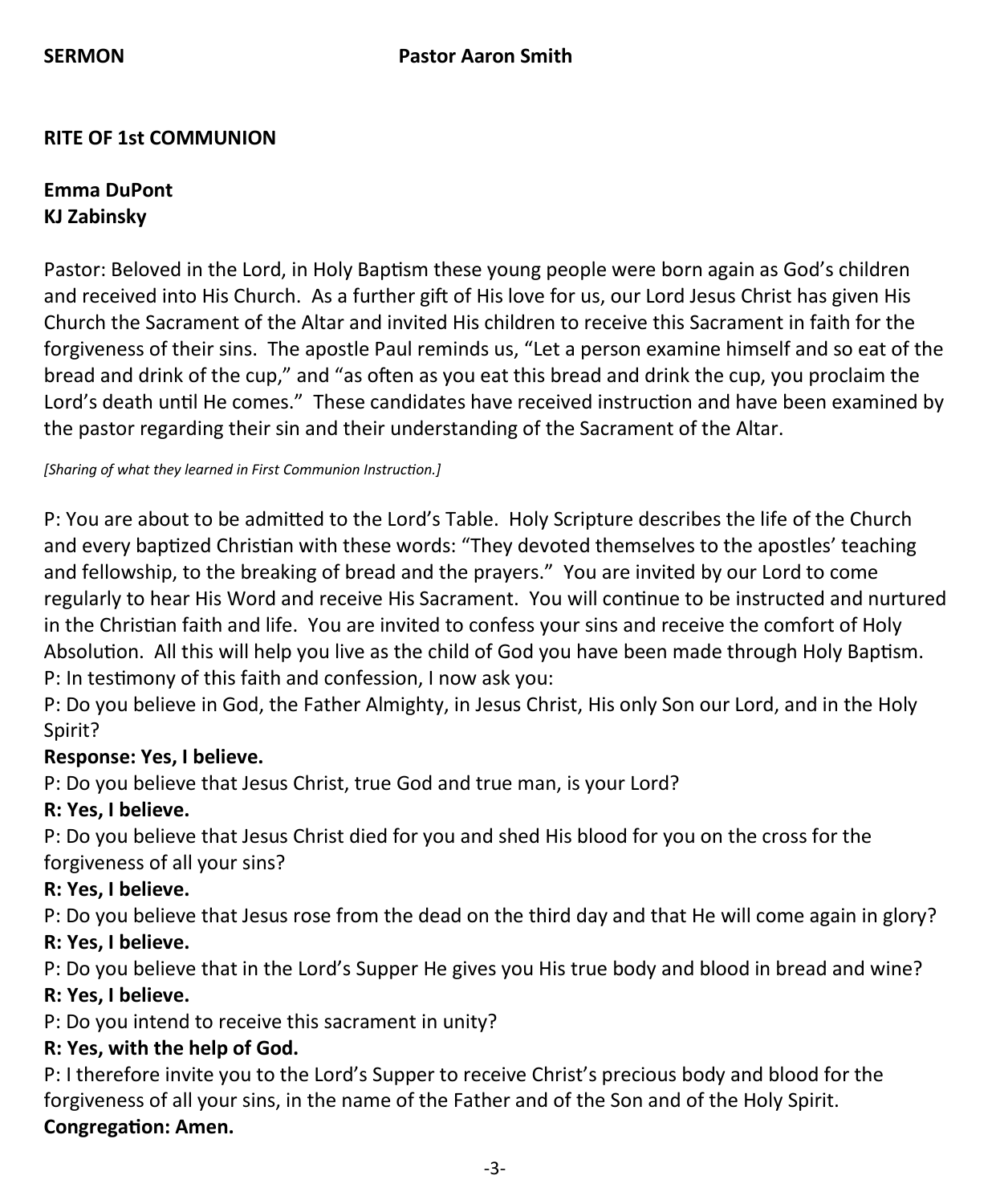P: Pastors, sponsors, and members of the congregation, the whole Church shares with you the responsibility and concern for the ongoing instruction and spiritual care of these young people. I now ask you, will you intercede for them in prayer and, as much as you are able, give them your counsel and aid that, in communion with the Church, they may grow up to lead a godly life to the praise and honor of Jesus Christ? Then answer: We will, with the help of God.

## **C: We will, with the help of God.**

P: Let us pray. Heavenly Father, whose Son Jesus Christ loved the young and called them to Himself, we ask You to bless these young people. Strengthen them in the faith through the Sacrament of Christ's body and blood so that they may grow spiritually and bring forth the fruits of faith in a life of love toward others to the praise and honor of Your holy name; through Jesus Christ, our Lord, who lives and reigns with You and the Holy Spirit, one God, now and forever.

## **C: Amen.**

P: We rejoice with thankful hearts in your confession of faith. As you continue to hear the Lord's Word and receive His Holy Supper, He who began a good work in you will bring it to completion at the day of Jesus Christ. Peace be with you.

**C: Amen.**

## **CONFESSION OF SIN**

**Pastor:** We confess our sins using Psalm 51.

**People: Have mercy on me, O God, according to Your steadfast love; according to Your abundant mercy blot out my transgressions. Wash me thoroughly from my iniquity, and cleanse me from my sin! For I know my transgressions, and my sin is ever before me. Against You, You only, have I sinned and done what is evil in Your sight, so that You may be justified in Your words and blameless in Your judgment. The sacrifices of God are a broken spirit; a broken and contrite heart, O God, You will not despise.** 

**Pastor:** Hear good news from Isaiah 53. But our Lord Jesus Christ was wounded for our transgressions; He was crushed for our iniquities; upon Him was the chastisement that brought us peace, and with His stripes we are healed. All we like sheep have gone astray; we have turned everyone to his own way; and the LORD has laid on Him the iniquity of us all. In the mercy of almighty God, Jesus Christ was given to die for us, and for His sake God forgives us all our sins. Amen.

## **CONFESSION OF FAITH Apostles' Creed**

**I believe in God, the Father Almighty, maker of heaven and earth. And in Jesus Christ, His Only Son, our Lord; who was conceived by the Holy Spirit born of the Virgin Mary; suffered under Pontius Pilate, was crucified, died and was buried; He descended into hell; the third day He rose again from the dead; He ascended into heaven and sits on the right hand of God the Father Almighty, from thence He shall come to judge the living, and the dead. I believe in the Holy Spirit; the holy Christian Church, the communion of saints; the forgiveness of sins; the resurrection of the body; and the life everlasting. Amen.**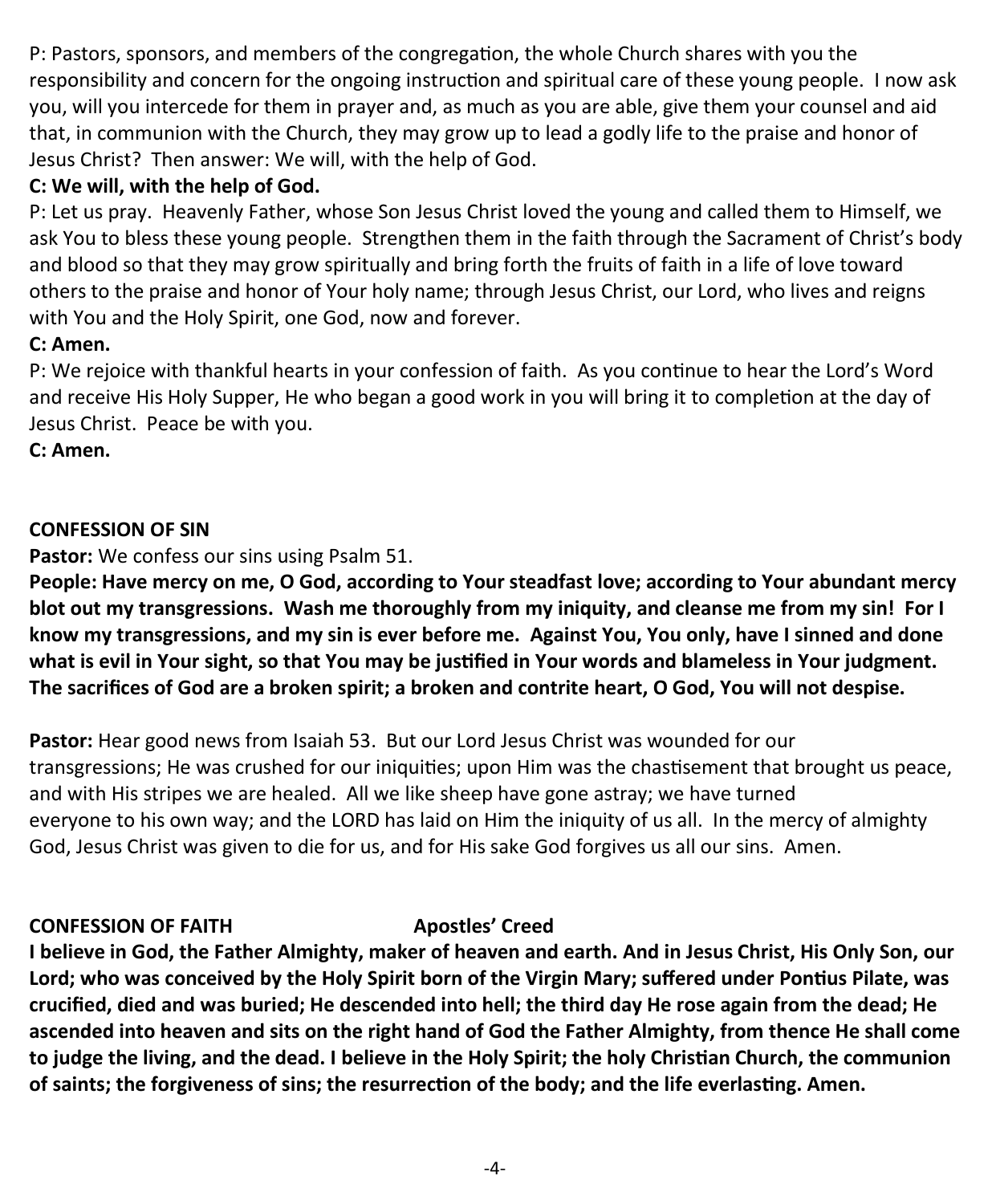## **COMMITMENT TO LOVE**

**Pastor:** Let us reaffirm our commitment to love one another, using Philippians 2. **People: Complete my joy by being of the same mind, having the same love, being in full accord an of one mind. Do nothing from rivalry or conceit, but in humility count others more significant than yourselves. Let each of you look not only to his own interests, but also to the interests of others.**

### **COMMUNION DISTRIBUTION**

### *I'LL NOT BE SHAKEN*

For God alone I wait in silence My soul is still before the Lord He is my rock and my salvation My fortress strong I trust in Him

#### *Chorus*

*I'll not be shaken I'll not be shaken For all my hope is in His love From God alone comes my salvation I'll wait and trust His steadfast love*

Put not your hope in gain of riches Seek not your rest in empty wealth The rich are weak the poor are mighty Who turn to God alone for help

#### *Chorus*

Pour out your heart to God our refuge And trust in Him to hear you cry No other hope will never fail you No other love will not run dry

#### *Chorus2x*

CCLI Song # 7064722

#### *JESUS WHISPERS*

Lamb of God, we fall before thee, Humbly trusting in thy cross; That alone be all our glory; All things else are vain and loss. Thee we own a perfect Savior, Only source of all that's good: Every grace and every favor Comes to us through Jesus' blood

#### *Chorus:*

*Jesus whispers this sweet sentence, "Son, thy sins are all forgiven." Faith He gives us to believe, Hearing ears and seeing eyes.*

When we live on Jesus' merit, Then we worship God aright, Father, Son and Holy Spirit, Then we savingly unite.

#### *Chorus:*

Hear the whole conclusion of it; Great or good, whate'er we call, God, or King, or Priest, or Prophet, Jesus Christ is All in All.

#### *Chorus: 2x*

*Jesus whispers this sweet sentence, "Son, thy sins are all forgiven."*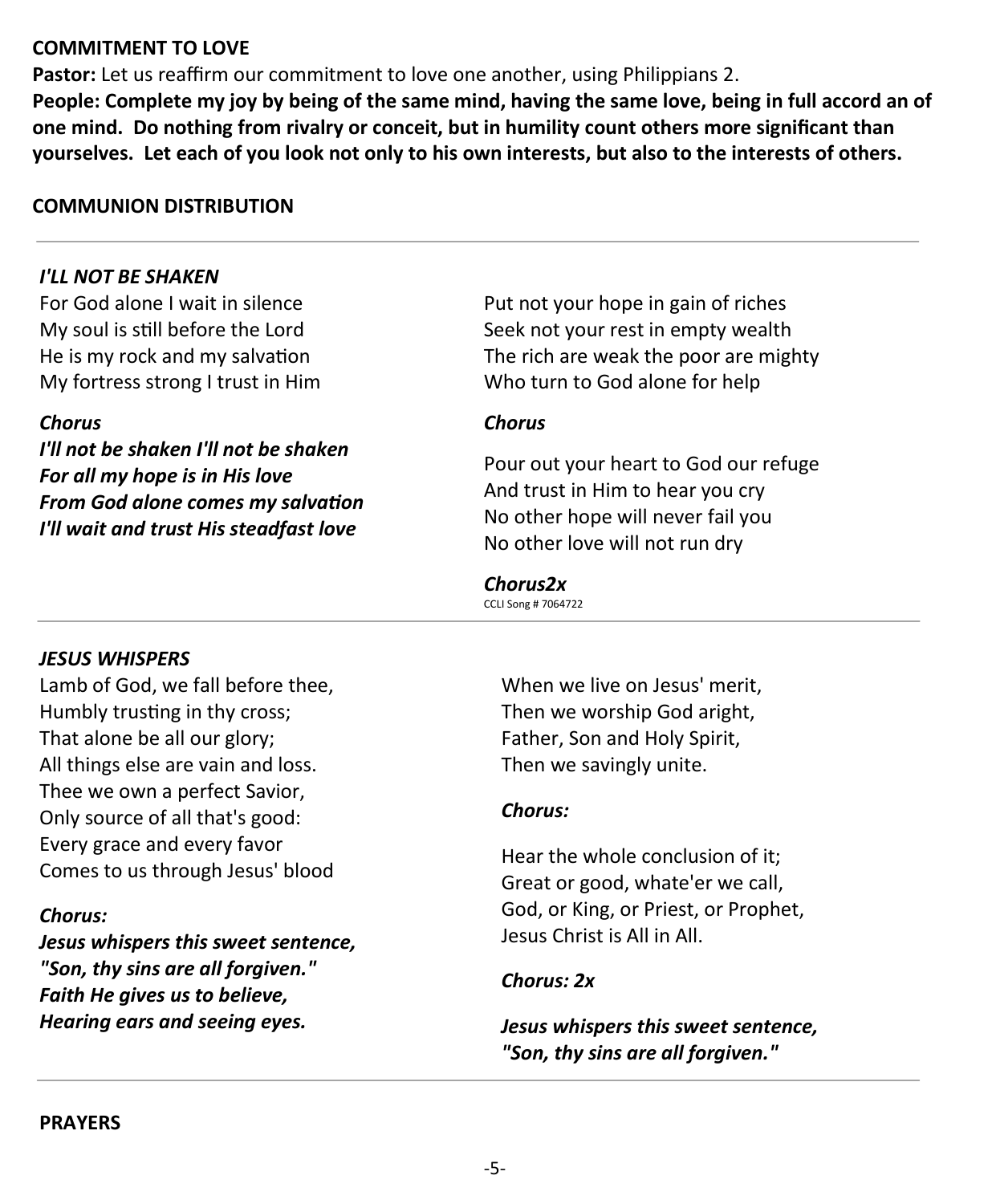## **BENEDICTION**

**Pastor:** Now may the God of peace who brought again from the dead our Lord Jesus, the great Shepherd of the sheep, by the blood of the eternal covenant, equip you with everything good that you may do His will, working in us that which is pleasing in His sight, through Jesus Christ, to whom be glory forever and ever.

#### *People: Amen*

### *HOUSE OF THE LORD*

We worship the God who was We worship the God who is We worship the God who evermore will be He opened the prison doors He parted the raging sea My God He holds the victory

#### *Chorus*

*There's joy in the house of the Lord There's joy in the house of the Lord today And we won't be quiet We shout out Your praise There's joy in the house of the Lord Our God is surely in this place And we won't be quiet We shout out Your praise*

Oh oh oh We shout out Your praise We sing to the God who heals We sing to the God who saves We sing to the God who always makes a way 'Cause He hung up on that cross Then He rose up from that grave My God's still rolling stones away

#### *Chorus*

*('Cause) We were the beggars Now we're royalty We were the prisoners Now we're running free We are forgiven accepted Redeemed by His grace Let the house of the Lord sing praise (2x)*

*Chorus (2x)* CCLI Song # 7168995

## **Town Hall and Voters' Meetings**

Grace's Board of Directors has scheduled its Voters' Assembly Meeting for May 22, 2022 at 1:00pm in the Multipurpose Room. Please make plans to attend as we will be discussing the various ministries and voting on the next year's budget, as well as several new grants proposed by the Endowment Fund Committee. There are some exciting things brewing at Grace with both the Endowment Fund and the budget. (Seriously, even the budget!) And our church family is better when we're all together. So please join us. Any questions, please contact Board President Jennifer Woodmansee at (760) 809-9872 or [jennifer.woodmansee@gmail.com.](mailto:jennifer.woodmansee@gmail.com)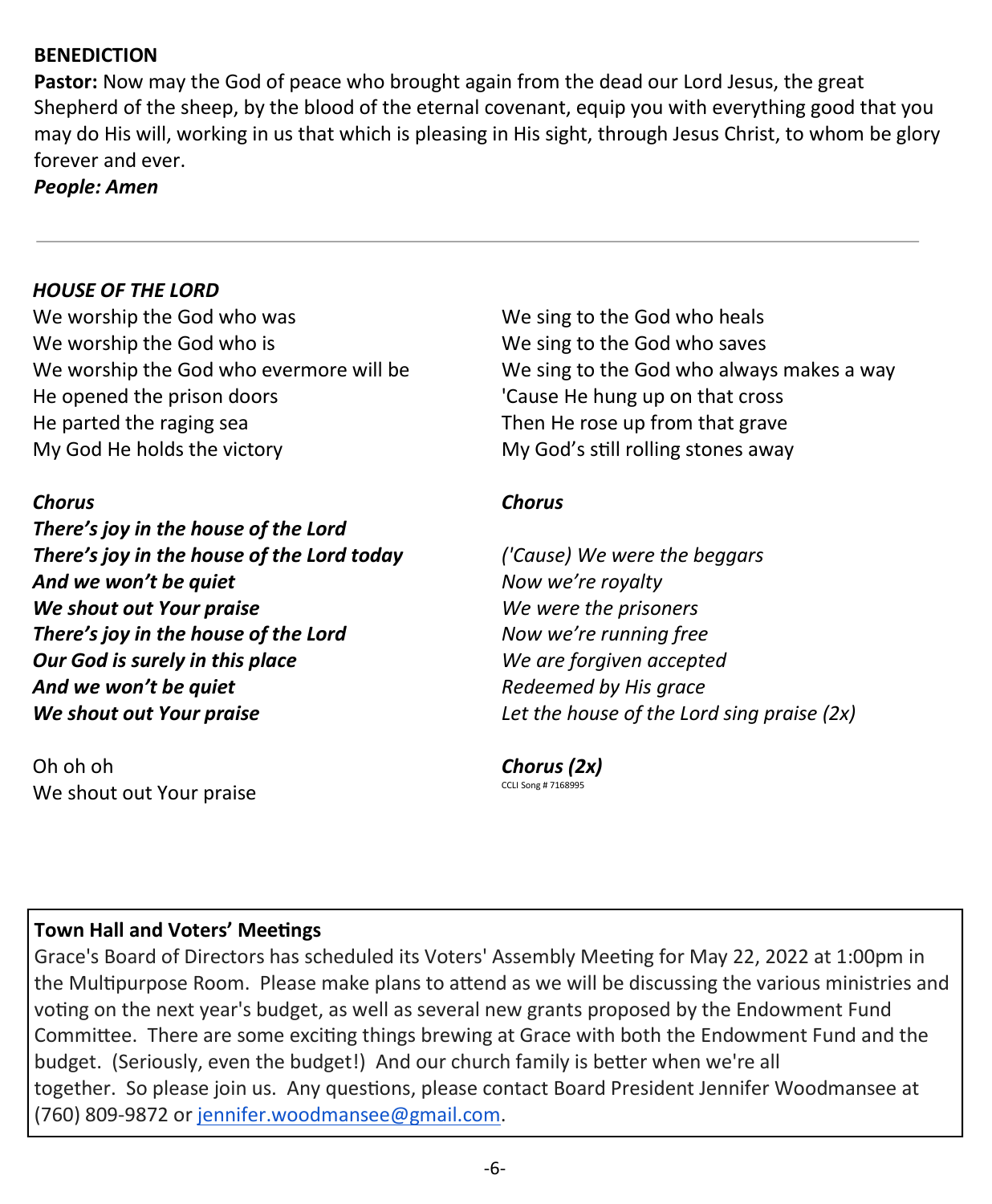## **Coming Up at Grace**

5-15-2022 5<sup>th</sup> Week of Easter Lucan Parables - Rich Man and Lazarus, Luke 16:19-31 1st Communion

# 5-22-2022 6<sup>th</sup> Week of Easter

Lucan Parables – Stubborn Widow, Luke 18:1-8 2022 Confirmation Voters' Meeting Last Bible Study/Sunday School through summer

## 5-29-2022 7<sup>th</sup> Week of Easter/Ascension

Lucan Parables - Pharisee and Tax Collector, Luke 18:9-14

## **Retirement Celebration for Lee Zabinsky**

Join us in celebration of the many years of faithful and excellent service Lee has served our Lord and His people at Grace! **June 5th, 9:00 am worship followed by a brunch reception**. Please RSVP at tinyurl.com/Lee-Z-Retirement If you would like to send a short video message to Lee or photos or a letter, please send it to chernandez@gracelcms.net or vlippman@gracelcms.net by May 22, 2022.

### **High School Youth News**

Calling all 8th-grade students who will be graduating this year! The Stand, Grace's High School youth group invites you join us on June 8<sup>th</sup> at 6:00pm! This will be a big event with games, pizza, time in God's word, worship, and testimonies from the high schoolers. Any questions, please contact Max.

## **Grace Book Club**

Hi, Ladies! For the month of May we will be reading the book *Kitchen Front* by Jennifer Ryan. We will be meeting on May 19 at Judi Anderson's home at 7:00pm for discussion. The address is 2817 Cantegra Glen, Escondido. Gate Code: #1532. Snacks, dessert and drinks will be served. Please contact Judi to confirm your participation. 760-443-2278 or heyjude6168@cox.net

## **Thrivent Action Teams**

Are you a Thrivent member? If you are a member, are you aware you can apply online for funds to use for volunteer projects at Grace or a non-profit? It is called Action Teams and is a Thrivent member benefit. There is no cost to you. Thrivent can provide these funds, because Thrivent is a not-for-profit financial and insurance services company. You can apply for as much as \$250 twice in a calendar year. Past Grace projects include VBS, Project Godway, and, Grace neighborhood clean-up. For more information go online to www.thrivent.com and type in Action Teams. Or contact Jess Reimnitz at jess.reimnitz@thrivent.com 858.345.0757.

## **Temporary Church Office Hours**

Grace Admin Assistant, Yoke Tanko, will be taking a leave of absence until early June, the Church Office will be open with limited hours. Please call Vanessa at (760) 745-0831 ext. 7114 or email [vlippman@gracelcms.net](mailto:vlippman@gracelcms.net) to make an appointment.